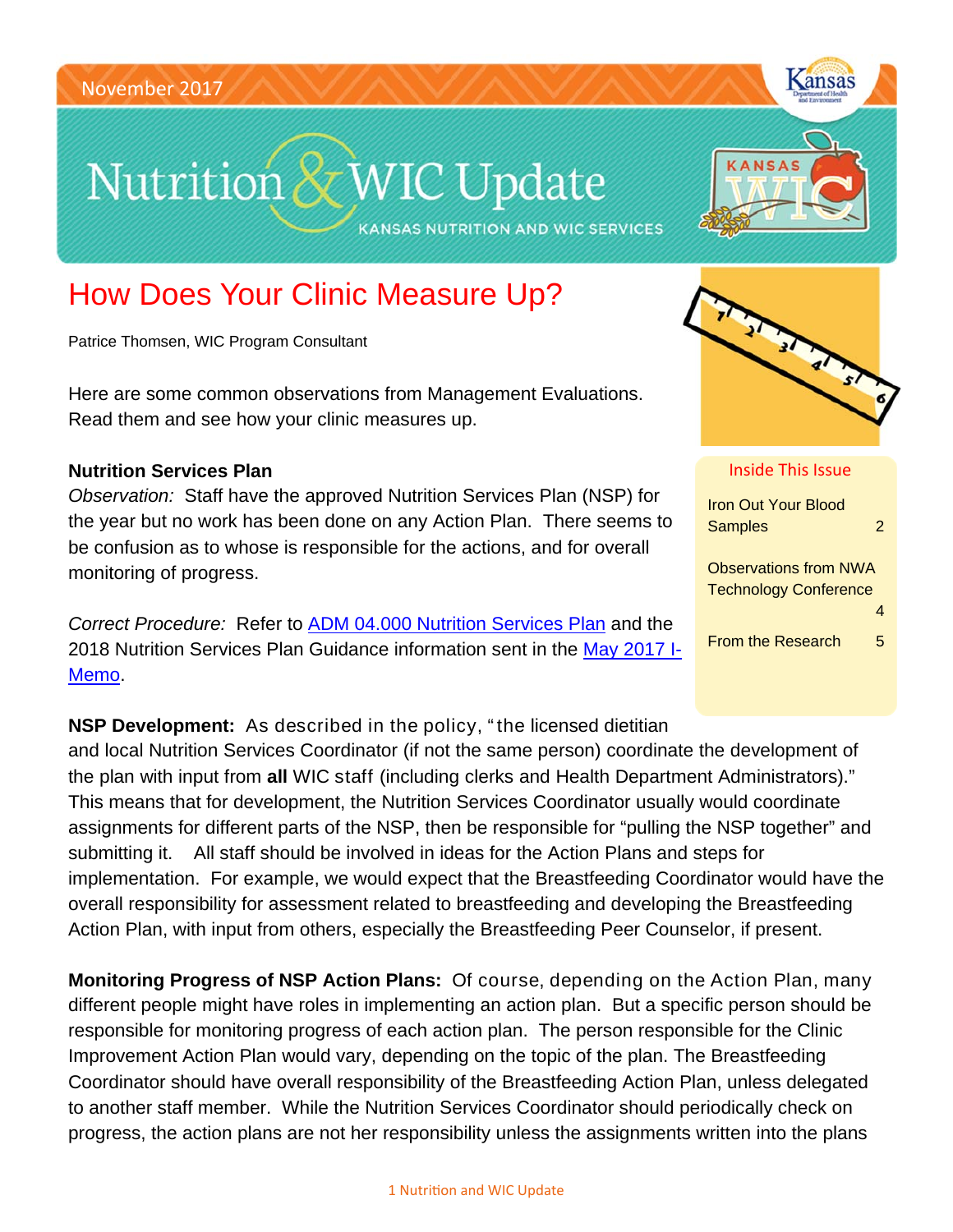

How Does Your Clinic Measure Up? (continued)

are directly hers and the monitoring is identified as her responsibility.

We strongly suggest that the person responsible for each action plan keep a copy and set up a reminder so that they can easily document when work is done and note problems, plan changes, short-term evaluation, etc. It is also encouraged that the Nutrition Services Coordinator "check in" with other responsible persons to ensure that progress is occurring.

The 2018 Nutrition Services Plan Guidance is different in that:

- The **Breastfeeding Promotion Strategic Action Plan** is specified for you, with options for steps you might select after completing the required training. (You must hold staff meeting and select strategies by 02/28/18.)
- The State Agency has also provided a **Clinic Improvement Strategic Action Plan** with the theme of Division of Responsibility (DOR) in Eating, sometimes called Eating Competence. Agencies are strongly encouraged to use this action plan, and select among the suggested activities. Or an agency can choose to write their own.

With both Action Plans, it is important to identify who is responsible for what, by when. Then do your best to keep up with your plan.

## Iron Out Your Blood Samples

Kara Watts, RD, CLC Nutritionist/BFPC Program Coordinator

Now here's a thought: how is it possible for iron deficiency to be the most common and widespread nutritional disorder in the world when iron is the sixth most common element in the universe? Obviously the two aren't actually connected, it's just interesting to know that iron is so abundant! Also interesting is that, according to WHO, iron deficiency is the only nutrient deficiency which has significant rates in industrialized countries. Here in the US, rates of iron deficiency vary by race and other sociodemographic factors, especially including food insecurity levels. Here are some quick facts:

- 12% of Hispanic toddlers, versus 6% of white and black toddlers aged 1 to 3 years are iron deficient.
- Mexican American (23.6%) and non-Hispanic black women (29.6%) have higher rates of deficiency as compared to non-Hispanic white women (13.9%).
- According to the 1999-2006 NHANES report, rates increase during pregnancy from 6.9% during the 1<sup>st</sup> trimester to nearly 30% in the third trimester.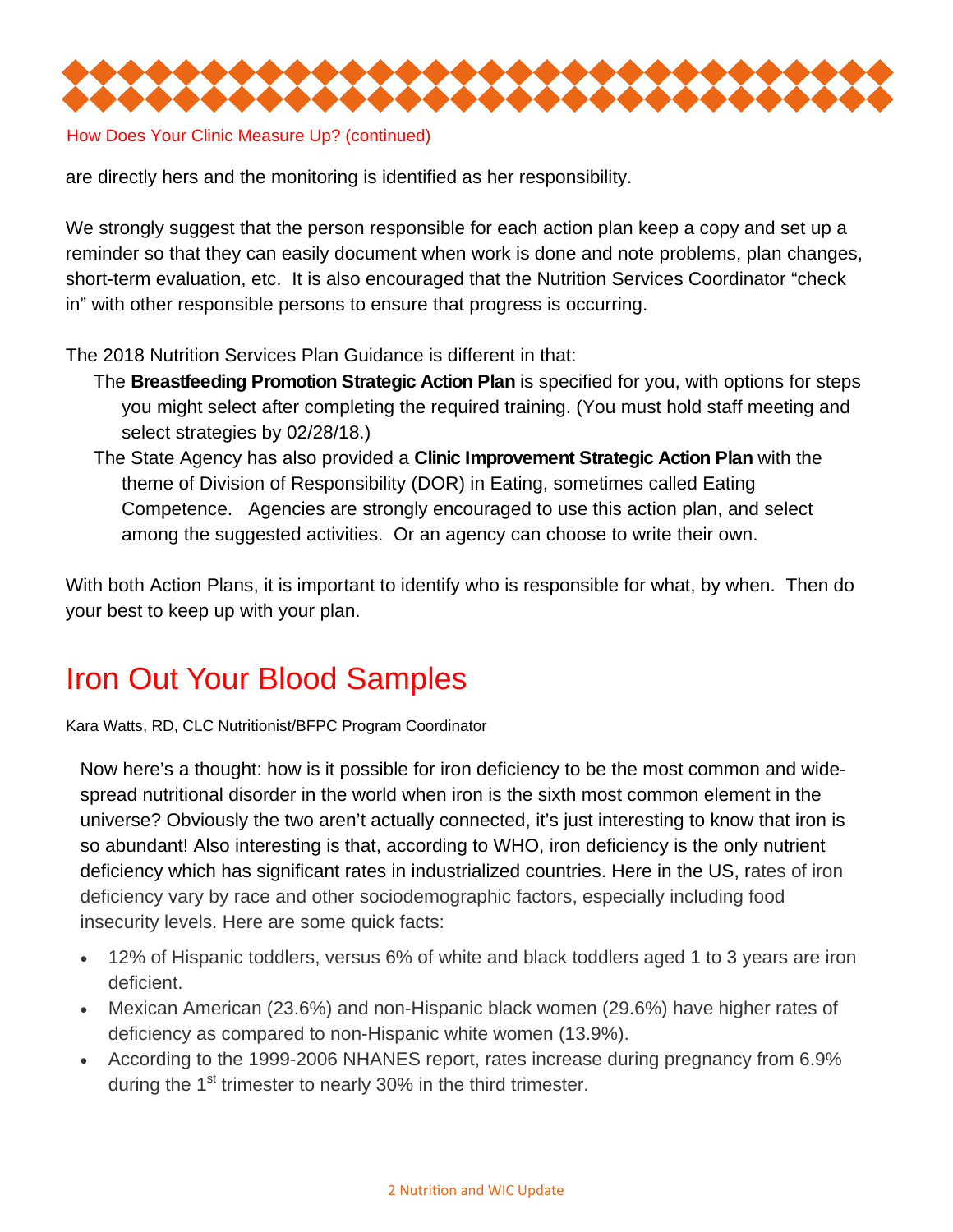

#### Iron Out Your Blood Samples (Continued)

Ok, enough with the statistics; why is this important? Well, iron deficiency during pregnancy increases the risk of maternal and infant mortality, premature birth, and low birthweight – all things we at WIC are trying to help prevent. In addition, iron deficiency anemia in infants and children can result in psychomotor and cognitive abnormalities that, without treatment, may lead to learning difficulties. You likely already know all of this, but it's always good to have a refresher.



Studies have found that WIC has a positive impact on the rates of

low hemoglobin levels (yay, go WIC!). A key aspect of that is making sure we're taking accurate readings. We want to make sure that we're doing things right and not talking with our families about low iron if it was just an inaccurate test result. It's easy to fall into bad habits for efficiency's sake and to not be aware of some details that are important when obtaining a sample. Try to remember these things when you're doing lab work:

- Microcuvettes can only be out of the container for **3 minutes** before you obtain the sample air and humidity impact the integrity of the product and may give an inaccurate reading. This means that you can't have a pile of them sitting out for the day; you'll need to open the container for basically every client while they're in the room with you.
- Along that same line, make sure you close the lid of the container tightly every time you get another microcuvette.
- Remember not to "double dip" if you don't get a full sample the first time, wipe away the excess blood and use a new microcuvette. It's best to try to start with a blood drop that is larger than you think you'll need.
- Always use gloves when removing the microcuvette from the machine.
- You can check out HemoCue's website for some good info the *instructional videos* are very helpful!

These tips will help ensure accurate results for us to discuss with our families, so thank you for taking the time to "iron out" (haha, get it?) these procedures at your office!

References:

WHO: http://www.who.int/nutrition/topics/ida/en/

NIH: https://ods.od.nih.gov/factsheets/Iron-HealthProfessional/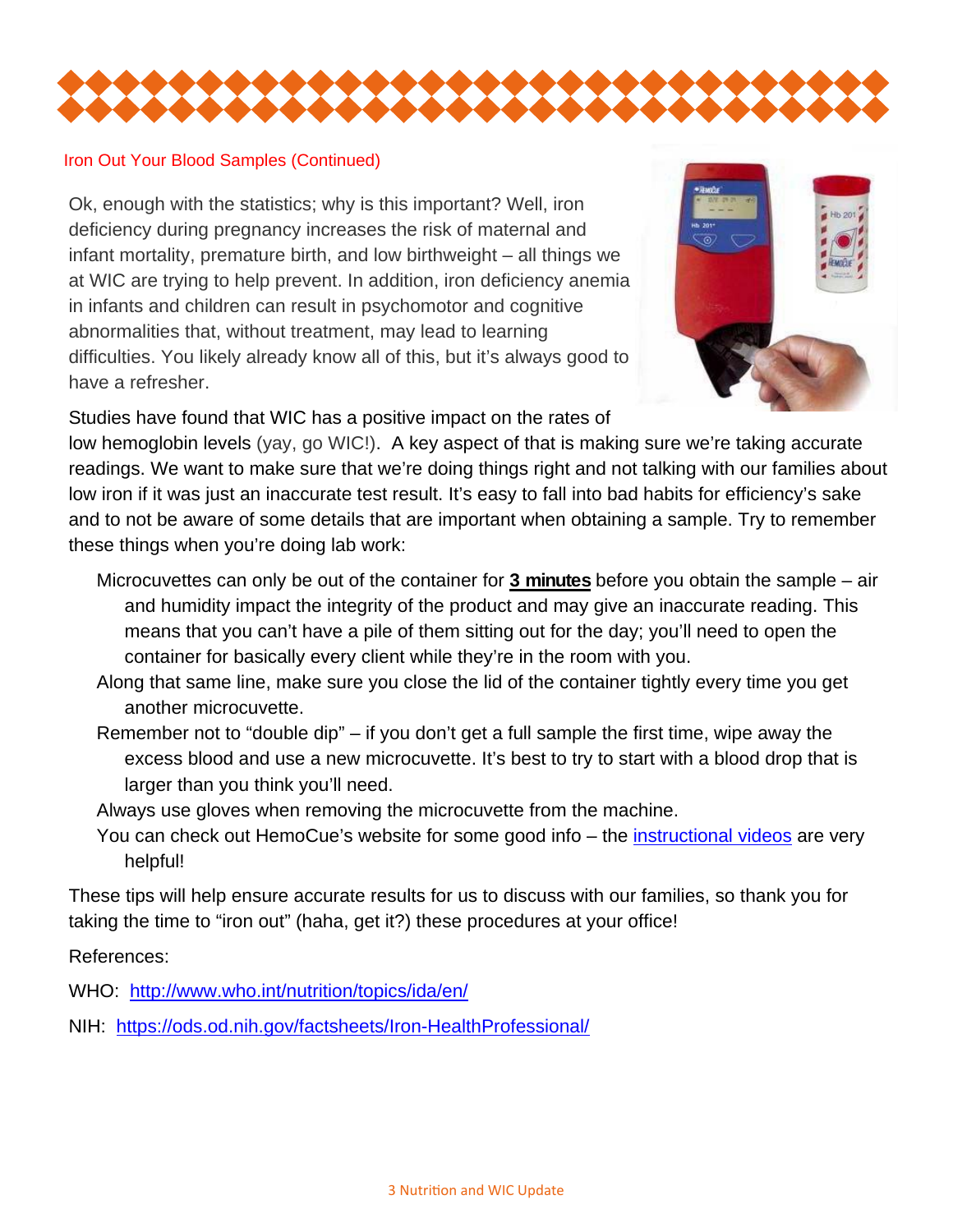

## Observations from the NWA Technology, Program Integrity and Vendor Monitoring **Conference**

Jeanette Ladd, Reno County WIC, Vendor Monitor/Administrative Associate



The welcoming energy we received while in the city of Memphis – from community members and street musicians to the city workers and hotel staff – is a model of openness and acceptance we can show to WIC clients, especially as the Electronic Benefits Transfer system is launched.

Our "Millennials" are far more technologically advanced than many of our own WIC staff. They depend on technology as their only means to communicate. To retain and increase the WIC population, we, as a vital source in their lives, need to be adaptive and accessible to our clients in their means of understanding.

EBT is one way, in the right direction, for the clientele to be more at ease and understand their needs more efficiently. The system will have everything available without the risk of losing their checks, forgot their ID, or not having adequate time to purchase all items on their check. A "get what is needed" option will far exceed the paper checks that are in use now. Smartphone apps need to be a part of this implementation. The WIC Shopper App provides instant access to WIC approved items while shopping, online customer service support, and on-line nutrition and health education, making shopping more readily accessible for WIC clients. All other social media need to be accessible. For example; Snapchat, Twitter, You Tube, Pinterest, if not, **we** could lose more "Millennials" if we don't step up our game!

I came back to Kansas with hope and excitement for our future in WIC. Talking and sharing the ideas that were given at the Conference needs to be felt by all. I am just a small spark – in hopes of a burning idea to take off!

As Elvis would always say – "Thank you very much" for allowing me the opportunity to attend the NWA Technology, Program Integrity and Vendor Monitoring Conference held in Memphis this past September.